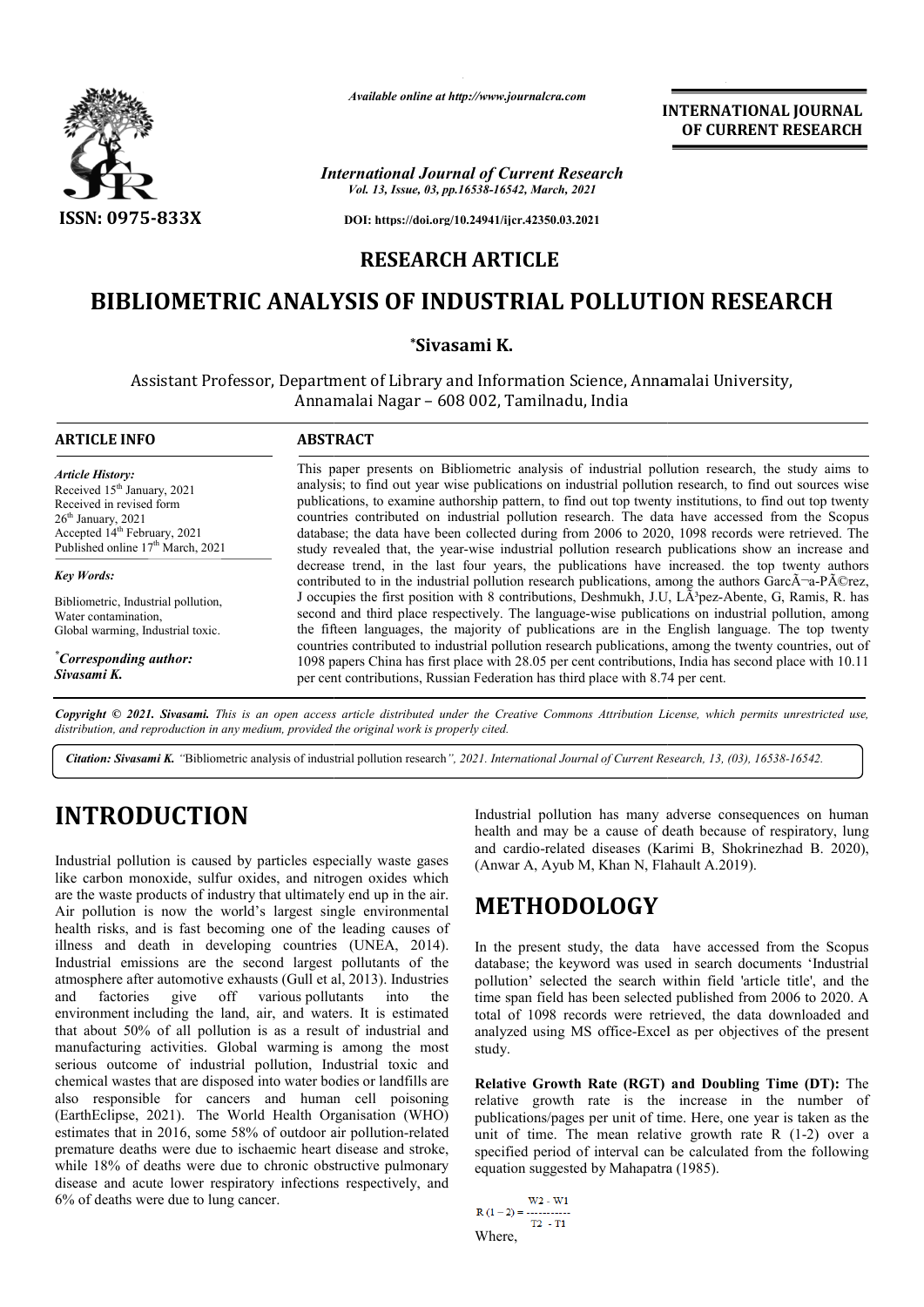$R =$  Mean relative growth rate over the specific period of interval;  $W1 = log \t w1$  (Natural log of initial number of publications/ pages);

W2 =log w2 (Natural log of initial number of publications/pages); T2-T1 =Unit difference between the initial time and final time. Therefore,

 $R$  (a) = Relative growth rate per unit of publications per unit of time (year)

 $R(p)$  = Relative growth rate per unit of pages per unit of time (year)

**Doubling Time (DT):** A direct equivalence exists between the relative growth rate and doubling time. If the number of publications/pages of a subject doubles during a given period, then the difference between the logarithms of the numbers at the beginning and at the end of the period must be the logarithms of the number 2. This difference has a value of 0.693. Thus, the corresponding doubling time for publication and pages can be calculated by the following formula:

0.693 Doubling time (Dt) --------- $\mathbb{R}$ 

Therefore,

0.693

Doubling time for publications Dt (a) ------- $R(a)$ 

**Objectives:** The following objectives are framed for the present study;

- To find out year wise publications on industrial pollution research
- To find out sources wise publications on industrial pollution research
- To find out top ten authors on industrial pollution research
- To examine authorship pattern
- To find out top twenty institutions contributed on industrial pollution research
- To find out top twenty sources contributions industrial pollution research
- To find out top twenty countries contributed on industrial pollution research

#### **ANALYSIS AND INTERPRETATION**

**Table 1. Year wise publications on industrial pollution research**

| Sl. No. | Year  | No. of Records | Percentages |
|---------|-------|----------------|-------------|
| 1       | 2006  | 42             | 3.83        |
| 2       | 2007  | 44             | 4.01        |
| 3       | 2008  | 52             | 4.74        |
| 4       | 2009  | 68             | 6.19        |
| 5       | 2010  | 49             | 4.46        |
| 6       | 2011  | 61             | 5.56        |
| 7       | 2012  | 54             | 4.92        |
| 8       | 2013  | 60             | 5.46        |
| 9       | 2014  | 67             | 6.10        |
| 10      | 2015  | 77             | 7.01        |
| 11      | 2016  | 70             | 6.38        |
| 12      | 2017  | 80             | 7.29        |
| 13      | 2018  | 102            | 9.29        |
| 14      | 2019  | 116            | 10.56       |
| 15      | 2020  | 156            | 14.21       |
|         | Total | 1098           | 100.00      |

Table 1shows that year wise publications on industrial pollution research, during the study period year 2020 more contribute with 14.21 per cent publications, the year 2019 have published 10.56 percent, the year 2018 have published 9.29 percent publications, the year 2017 have published 7.29 percent publications, the year 2015 have published 7.01 percent publications, the year 2016

have published 6.38 percent publications, and followed by, the year 2009 have published 6.19 percent, the year 2014 have published 6.10 percent, the year 2009 have published 6.19 percent, the year 2011 have published 5.56 percent, the year 2013 have published 5.46 percent, the year 2012 have published 4.92 percent, the year 2008 have published4.74 percent, the year 2007 have published 4.01 percent, the starting year 2006 have published with least percent publications. The year-wise industrial pollution research publications show an increase and decrease trend. Table 2 shows that Relative Growth Rate and Doubling Time of industrial pollution research, the publications Doubling Time mean value is 3.12. In 2006, the industrial pollution research publication was 42; gradually the research publications were raised to 156 in the year 2020, the relative growth rate mean value is 0.09. The industrial pollution research publications are increasing more than three times form starting year to end of the study period year.Table 3 shows that document type wise research publications on industrial pollution, thirteen document types are contributed in this research, among the document types Article has first position with 76.59 per cent, Conference Paper contributed 13.93 with second place, Book Chapter has third place with 4.01 per cent, Review has 2.64 per cent, Book and Erratum has 0.73 per cent respectively, Note has 0.46 per cent, Retracted has 0.27 per cent, Editorial and Short Survey has 0.18 per cent respectively, Data Paper, Letter and Undefined have 0.09 per cent contributions.

The study found that document type wise research publications on industrial pollution, articles are more contributed to document types. Table 4 shows that the sources type wise research publications on industrial pollution, among the five sources Journal has contributed on 81.06 per cent, Conference Proceeding has 11.84 per cent, Book has 4.10 per cent, Book Series has 2.46 per cent, and Trade Journal has fifth place with 0.64 per cent. It found the sources type wise research publications on industrial pollution, among the five sources Journal has occupies first position with more than 80 per cent contributions. Table 5 shows that top twenty authors contributed on industrial pollution research publications, among the authors  $Garc\tilde{A}a-P\tilde{A}C$ rez, J occupies first position with 8 contributions, Deshmukh, J.U,  $\tilde{A}^3$ pez-Abente, G, Ramis, R. . has second, third, and fourth position with 7 contributions respectively, Ambore, N.E., Da vydova, Y.A. FernÁ<sub>i</sub>ndez-Navarro, P., Vorobeichik, E.L. has 5 records with fifth, sixth, seventh and eighth position with respectively, Aragonés, N., Boldo, E., He, C., Huang, Z., Kozlov, M.V., Lope, V., Ma, W Pulle, J.S, Suleimanov, I.F, Tilt, B , Yi, P. and Yu, Q. has ninth, tenth, eleventh, twelfth thirteenth, fourteenth, fourteenth, fifteenth, sixteenth, seventeenth, eighteenth, nineteenth and twenty position respectively. Table 6 indicates that authorship pattern on industrial pollution research, Six and above author collaborative contributions are 33.88 per cent publications, five author collaborative contributions are 23.13 per cent publications, four author collaborative contributions are 18.49 per cent publications, three author collaborative contributions are 11.29 per cent publications, double author collaborative contributions are 33.88 per cent publications, single author contributions are 3.83 per cent publications. It found that, the authorship pattern on industrial pollution research, the collaborative authors is more compared to the single-author publications. Table 6 shows that language wise research publication on industrial pollution, 1098 papers are published in fifteen languages, among the fifteen languages, the majority of publications are in the English language,5.19 per cent papers were published in German language, 2.46 per cent papers published are in Russian language, 1.09 per cent papers are published in French**,**  followed by in Spanish language 0.64 per cent, in Polish language 0.46 per cent publications, in German language 0.36 per cent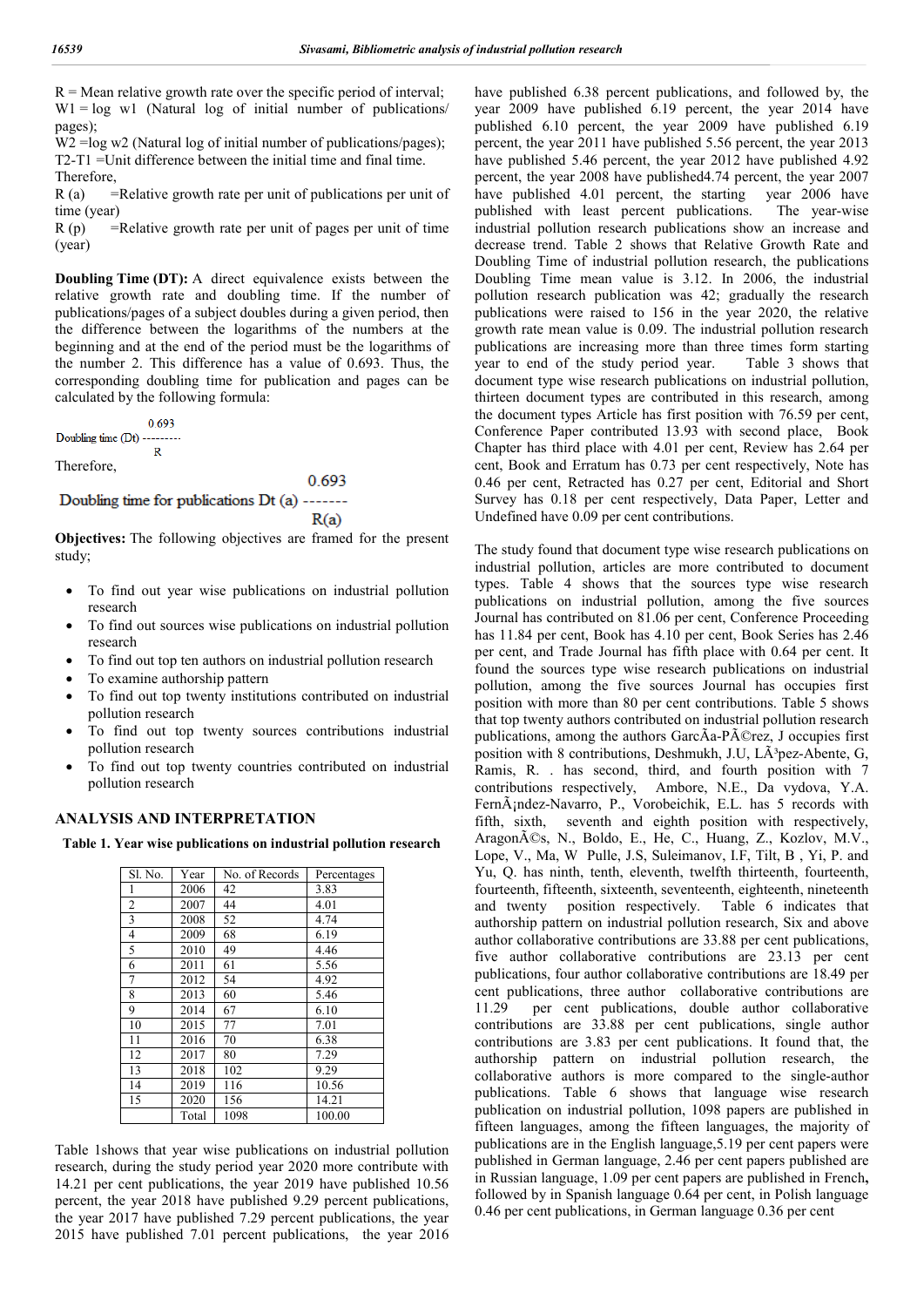| Sl. No. | Year  | No. of Records | Cumulative | W1   | W <sub>2</sub> | $W2 - W1$ (Ra) | Mean<br>$(Ra)$ W2-W1 | Doubling<br>Time | Mean<br>Dt(a) |
|---------|-------|----------------|------------|------|----------------|----------------|----------------------|------------------|---------------|
|         | 2006  | 42             | 42         |      | 3.73           |                | 0.04                 |                  | 4.6           |
| 2       | 2007  | 44             | 86         | 3.73 | 3.78           | 0.05           |                      | 13.86            |               |
| 3       | 2008  | 52             | 138        | 3.78 | 3.95           | 0.17           |                      | 4.08             |               |
| 4       | 2009  | 68             | 206        | 3.95 | 4.22           | 0.27           |                      | 2.57             |               |
| 5       | 2010  | 49             | 255        | 4.22 | 3.89           | $-0.33$        |                      | $-2.10$          |               |
| 6       | 2011  | 61             | 316        | 3.89 | 4.11           | 0.22           | 0.09                 | 3.15             | 3.07          |
|         | 2012  | 54             | 370        | 4.11 | 3.98           | $-0.13$        |                      | $-5.33$          |               |
| 8       | 2013  | 60             | 430        | 3.98 | 4.09           | 0.11           |                      | 6.30             |               |
| 9       | 2014  | 67             | 497        | 4.09 | 4.2            | 0.11           |                      | 6.30             |               |
| 10      | 2015  | 77             | 574        | 4.2  | 4.34           | 0.14           |                      | 4.95             |               |
| 11      | 2016  | 70             | 644        | 4.34 | 4.24           | $-0.1$         | 0.14                 | $-6.93$          | 1.71          |
| 12      | 2017  | 80             | 724        | 4.24 | 4.38           | 0.14           |                      | 4.95             |               |
| 13      | 2018  | 102            | 826        | 4.38 | 4.62           | 0.24           |                      | 2.89             |               |
| 14      | 2019  | 116            | 942        | 4.62 | 4.75           | 0.13           |                      | 5.33             |               |
| 15      | 2020  | 156            | 1098       | 4.75 | 5.05           | 0.3            |                      | 2.31             |               |
|         | Total | 1098           |            |      |                |                | 0.09                 |                  | 3.12          |

**Table 2. Relative Growth Rate and Doubling Time of industrial pollution research**

**Table 3. Document type wise research publications on industrial pollution research**

| Sl. No. | Document types      | No. of Records | Percentages |
|---------|---------------------|----------------|-------------|
|         | Article             | 841            | 76.59       |
| 2       | Conference Paper    | 153            | 13.93       |
| 3       | <b>Book Chapter</b> | 44             | 4.01        |
| 4       | Review              | 29             | 2.64        |
| 5       | <b>Book</b>         | 8              | 0.73        |
| 6       | Erratum             | 8              | 0.73        |
| ┑       | Note                |                | 0.46        |
| 8       | Retracted           |                | 0.27        |
| 9       | Editorial           |                | 0.18        |
| 10      | <b>Short Survey</b> | າ              | 0.18        |
| 11      | Data Paper          |                | 0.09        |
| 12      | Letter              |                | 0.09        |
| 13      | Undefined           |                | 0.09        |
|         | Total               | 1098           | 100.00      |

**Table 4. Sources type wise research publications on industrial pollution research**

| <b>S1.</b> No. | Source type           | No. of Records | Percentages |
|----------------|-----------------------|----------------|-------------|
|                | Journal               | 890            | 81.06       |
| 2              | Conference Proceeding | 130            | 11.84       |
| 3              | <b>Book</b>           | 44             | 4.01        |
| 4              | <b>Book Series</b>    | 27             | 2.46        |
| 5              | Trade Journal         |                | 0.64        |
|                | Total                 | 1098           | 100.00      |

**Table 5. Top twenty authors contributed on industrial pollution research**

| Sl. No. | Authors name                   | No. of Records | % of 1098 |
|---------|--------------------------------|----------------|-----------|
|         | GarcAa-PA©rez, J.              | 8              | 0.73      |
| 2       | Deshmukh, J.U.                 |                | 0.64      |
| 3       | LÃ <sup>3</sup> pez-Abente, G. |                | 0.64      |
| 4       | Ramis, R.                      |                | 0.64      |
| 5       | Ambore, N.E.                   | C.             | 0.46      |
| 6       | Davydova, Y.A.                 | 5              | 0.46      |
| 7       | FernÃ; ndez-Navarro, P.        | 5              | 0.46      |
| 8       | Vorobeichik, E.L.              | 5              | 0.46      |
| 9       | Aragonés, N.                   | 4              | 0.36      |
| 10      | Boldo, E.                      | 4              | 0.36      |
| 11      | He, C.                         | 4              | 0.36      |
| 12      | Huang, Z.                      | 4              | 0.36      |
| 13      | Kozlov, M.V.                   | 4              | 0.36      |
| 14      | Lope, V.                       | 4              | 0.36      |
| 15      | Ma, W.                         | 4              | 0.36      |
| 16      | Pulle, J.S.                    | 4              | 0.36      |
| 17      | Suleimanov, I.F.               | 4              | 0.36      |
| 18      | Tilt, B.                       | 4              | 0.36      |
| 19      | Yi, P.                         | 4              | 0.36      |
| 20      | Yu, O.                         | 4              | 0.36      |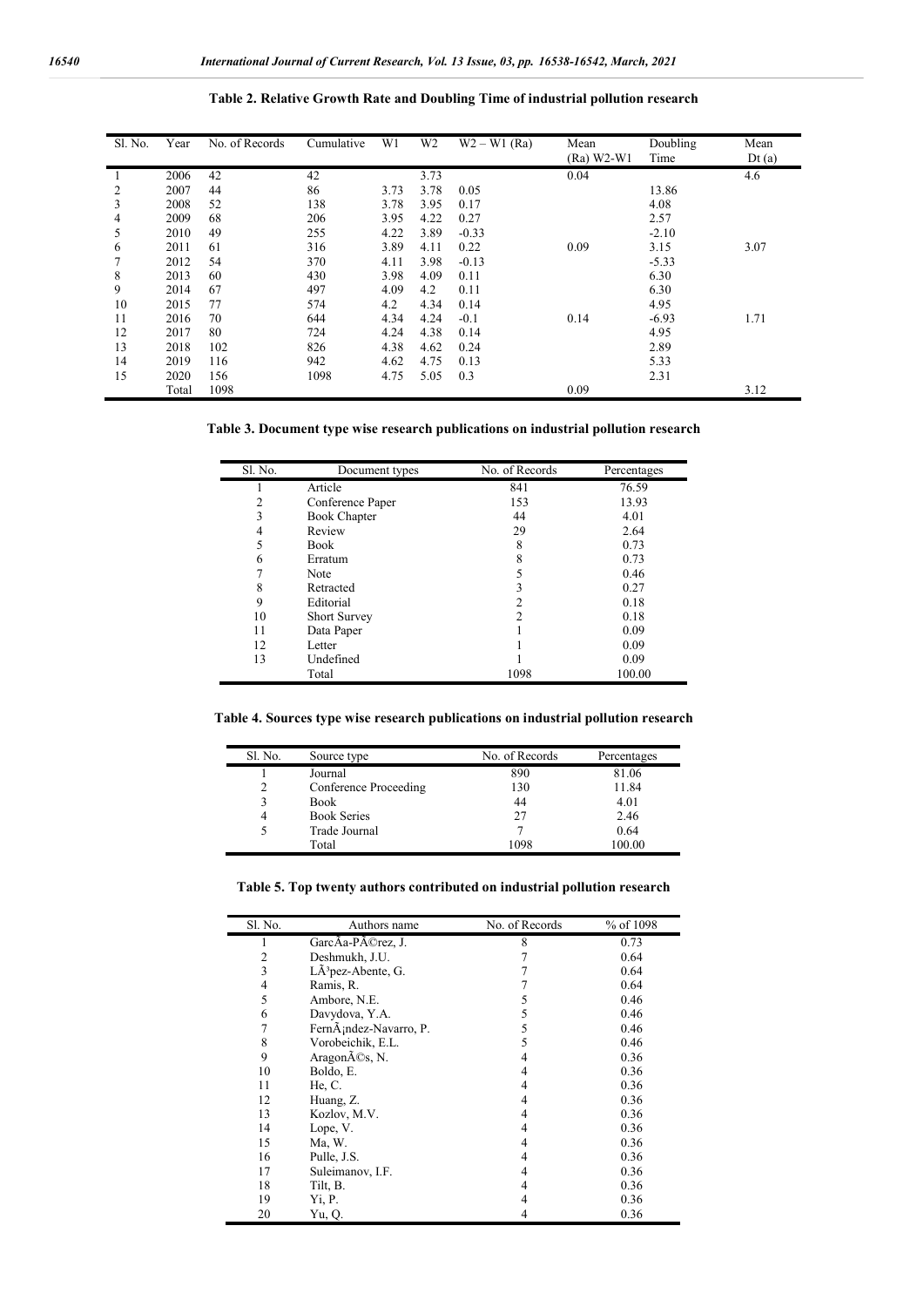$\blacksquare$ 

publications, in Italian and Portuguese language 0.18 per cent papers respectively, in Greek, Hungarian, Moldavian, Moldovan, Romanian and Turkish languages 0.09 per cent publications were published respectively on industrial pollution research during the study period.

**Table 6. Authorship pattern on industrial pollution research**

| Sl. No. | Authorship pattern | No. of papers | percentages |
|---------|--------------------|---------------|-------------|
|         | Single             | 42            | 3.83        |
| 2       | Double             | 98            | 8.93        |
| 3       | Three              | 124           | 11.29       |
| 4       | Four               | 208           | 18.94       |
| 5       | Five               | 254           | 23.13       |
| 6       | Six and above      | 372           | 33.88       |
|         | Total              | 1098          | 100.00      |

**Table 7. Language wise research performance on industrial pollution**

| Sl. No. | Languages  | No. of Records | % of 1098 |
|---------|------------|----------------|-----------|
| 1       | English    | 980            | 89.25     |
| 2       | Chinese    | 57             | 5.19      |
| 3       | Russian    | 27             | 2.46      |
| 4       | French     | 12             | 1.09      |
| 5       | Spanish    |                | 0.64      |
| 6       | Polish     | 5              | 0.46      |
| 7       | German     | 4              | 0.36      |
| 8       | Italian    | 2              | 0.18      |
| 9       | Portuguese | 2              | 0.18      |
| 10      | Greek      |                | 0.09      |
| 11      | Hungarian  |                | 0.09      |
| 12      | Moldavian  |                | 0.09      |
| 13      | Moldovan   |                | 0.09      |
| 14      | Romanian   |                | 0.09      |
| 15      | Turkish    |                | 0.09      |
|         | Total      | 1098           | 100.00    |

**Table 8. Top twenty institutions contributed on industrial pollution research**

| Sl. | Institutions (author affiliations)            | No. of  | $%$ of |
|-----|-----------------------------------------------|---------|--------|
| No. |                                               | Records | 1098   |
| 1   | Russian Academy of Sciences                   | 38      | 3.46   |
| 2   | Chinese Academy of Sciences                   | 36      | 3.28   |
| 3   | University of Chinese Academy of Sciences     | 17      | 1.55   |
| 4   | Ministry of Education China                   | 16      | 1.46   |
| 5   | Institute of Plant and Animal Ecology         | 15      | 1.37   |
| 6   | Siberian Branch, Russian Academy of Sciences  | 12      | 1.09   |
| 7   | Tsinghua University                           | 12.     | 1.09   |
| 8   | Instituto de Salud Carlos III                 | 11      | 1.00   |
| 9   | Centro Nacional de Epidemiologia              | 11      | 1.00   |
| 10  | Peking University                             | 11      | 1.00   |
| 11  | Beijing Normal University                     | 11      | 1.00   |
| 12  | Zhejiang University                           | 10      | 0.91   |
| 13  | Consiglio Nazionale delle Ricerche            | 10      | 0.91   |
| 14  | Nanjing Institute of Geography and Limnology  | 9       | 0.82   |
|     | Chinese Academy of Sciences                   |         |        |
| 15  | CNRS Centre National de la Recherche          | 8       | 0.73   |
|     | Scientifique                                  |         |        |
| 16  | Nanjing University                            | 8       | 0.73   |
| 17  | Sichuan University                            | 7       | 0.64   |
| 18  | University of Science and Technology Beijing  | 7       | 0.64   |
| 19  | University of Science and Technology of China | 7       | 0.64   |
| 20  | CIBER EpidemiologÃa Y Salud Pºblica           | 7       | 0.64   |

Table 8 shows that top twenty institutions contributed to industrial pollution research; among the Institutions, the Russian Academy of Sciences has the first position with 38 contributions, the Chinese Academy of Sciences has the second position with 36 contributions, University of Chinese Academy of Sciences has the third position with 17 contributions, followed by Ministry of Education China have fourth place with 16 contributions, Institute of Plant and Animal Ecology have fifth place with 15 publications, Siberian Branch, Russian Academy of Sciences and

Tsinghua University have sixth and seventh place with 12 contributions respectively, Instituto de Salud Carlos III, Centro Nacional de Epidemiologia, Peking University, have eight, ninth, tenth and eleventh position with 11 contributions respectively, Zhejiang University and Consiglio Nazionale delle Ricerche have twelfth ad thirteen position with 10 contributions, Nanjing Institute of Geography and Limnology Chinese Academy of Sciences have fourteenth place with 9 contributions, CNRS Centre National de la Recherche Scientifique and Nanjing University have fifteenth and sixteenth position with 8 contributions, Sichuan University, University of Science and Technology Beijing, University of Science and Technology of China and CIBER EpidemiologÃa Y Salud Pública have seventeenth, eighteenth, nineteenth, and twentieth position with 7 papers.

**Table 9. Top twenty sources contributed on industrial pollution**

| SI.            | Sources Name                                   | No. of         | $%$ of |
|----------------|------------------------------------------------|----------------|--------|
| No.            |                                                | Records        | 1098   |
| $\mathbf{1}$   | Journal of Cleaner Production                  | 28             | 2.55   |
| $\overline{2}$ | Science of The Total Environment               | 26             | 2.37   |
| 3              | Environmental Science and Pollution            | 25             | 2.28   |
|                | Research                                       |                |        |
| $\overline{4}$ | IOP Conference Series Earth and                | 22             | 2.00   |
|                | <b>Environmental Science</b>                   |                |        |
| 5              | <b>Environmental Pollution</b>                 | 20             | 1.82   |
| 6              | International Journal of Environmental         | 19             | 1.73   |
|                | Research and Public Health                     |                |        |
| 7              | <b>Environmental Monitoring and Assessment</b> | 18             | 1.64   |
| 8              | Russian Journal of Ecology                     | 15             | 1.37   |
| 9              | <b>IOP Conference Series Materials Science</b> | 14             | 1.28   |
|                | and Engineering                                |                |        |
| 10             | Nature Environment and Pollution               | 13             | 1.18   |
|                | Technology                                     |                |        |
| 11             | Sustainability Switzerland                     | 12             | 1.09   |
| 12             | Water Air and Soil Pollution                   | 12             | 1.09   |
| 13             | Indian Journal of Environmental Protection     | 11             | 1.00   |
| 14             | Journal of Industrial Pollution Control        | 11             | 1.00   |
| 15             | Zhongguo Huanjing Kexue China                  | 11             | 1.00   |
|                | <b>Environmental Science</b>                   |                |        |
| 16             | Huanjing Kexue Environmental Science           | 10             | 0.91   |
| 17             | Pollution Research                             | 9              | 0.82   |
| 18             | Chemosphere                                    | 8              | 0.73   |
| 19             | Contemporary Problems of Ecology               | 8              | 0.73   |
| 20             | Atmospheric Environment                        | $\overline{7}$ | 0.64   |

Table 9 shows that top twenty sources contributed to industrial pollution research publications, among the top twenty sources, Journal of Cleaner Production occupies first place with 2.55 percent of papers, Science of The Total Environment has second place with 2.37 per cent papers, Environmental Science and Pollution Research has third place with 2.28 per cent papers, followed by IOP Conference Series Earth and Environmental Science has fourth place with 2.00 per cent papers, Environmental Pollution has fifth place with 1.82 per cent papers, International Journal of Environmental Research and Public Health has sixth place with 1.73 per cent papers, Environmental Monitoring and Assessment has seventh place with 1.64 per cent papers, Russian Journal of Ecology has eighth place with 1.37 per cent papers, IOP Conference Series Materials Science and Engineering has ninth place with 1.28 papers, Nature Environment and Pollution Technology has tenth place with 1.18 per cent papers, Sustainability Switzerland, Water Air and Soil Pollution has eleventh and twelfth place with 1.09 per cent papers respectively, Indian Journal of Environmental Protection, Journal of Industrial Pollution Control, and Zhongguo Huanjing Kexue China Environmental Science has thirteenth, fourteenth, fifteenth place with 1.00 per cent papers respectively. Huanjing Kexue Environmental Science has sixteenth place with 0.91per cent papers, Pollution Research has seventeenth place with 0.82 papers, Chemosphere, Contemporary Problems of Ecology has eighteenth, and nineteenth place with 0.73 per cent papers respectively, Atmospheric Environment has twentieth place with 0.64 per cent papers.